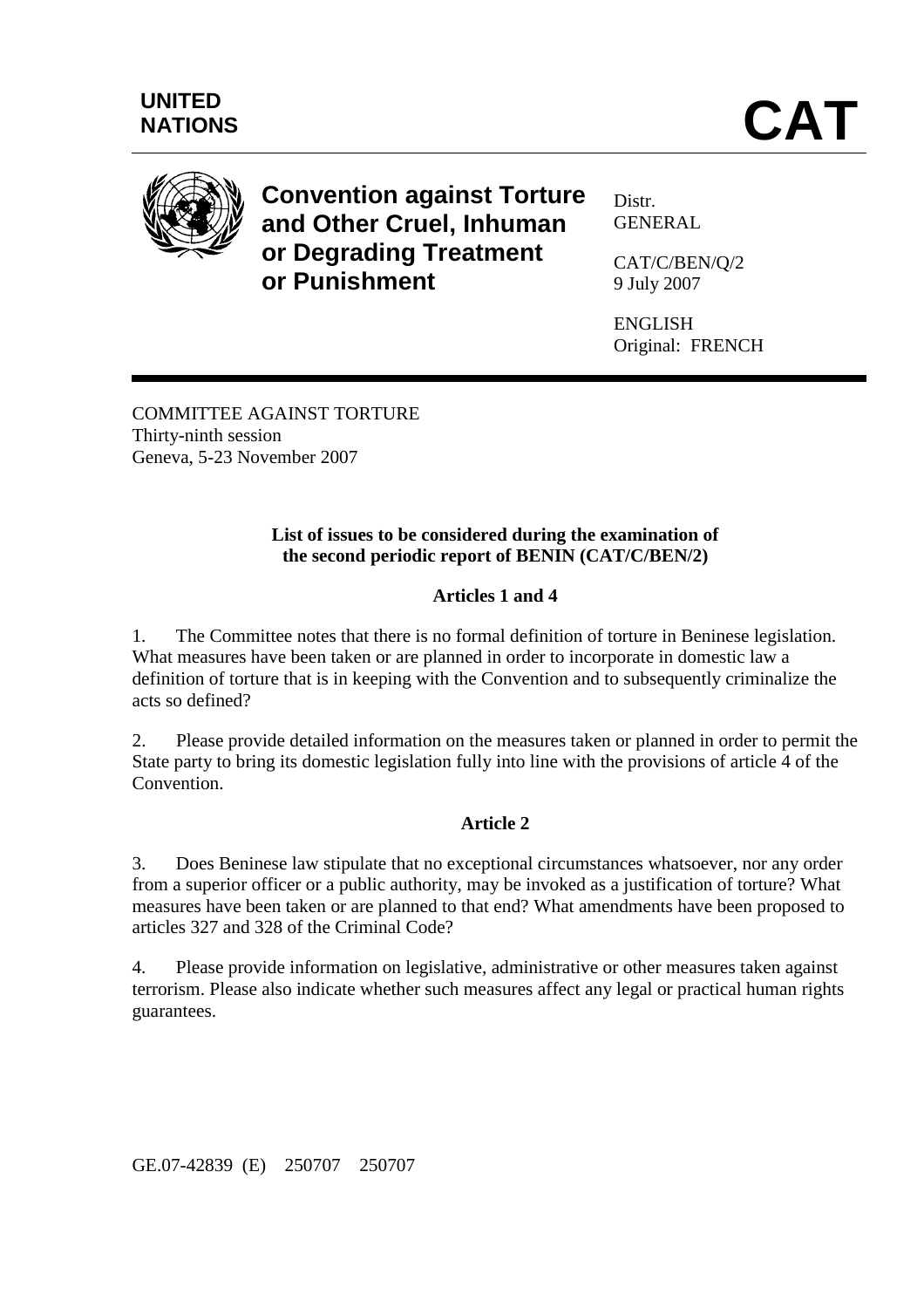### **Article 3**

5. Please provide information on existing legal guarantees against the expulsion, return ("refoulement") or extradition of a person to a State where there are substantial grounds for believing that the person in question would be in danger of being subjected to torture.

6. Please supply information on the authorities competent to take a decision to expel, return or extradite a person, the training they receive and the information made available to them to guide their decisions. Are the decisions of these authorities subject to appeal? Under what procedures? In the event of an illegal expulsion, return or extradition, what remedies are available to the dependants of the expelled, returned or extradited person?

7. Do appeals lodged by persons whose asylum applications have been rejected suspend the effect of the decision?

### **Article 5**

8. Please indicate which provisions of Beninese law govern the courts' handling of acts of torture committed by or against the State party's nationals.

9. Please provide information on the measures taken or planned in order to establish the jurisdiction of the State party over the offences referred to in article 4 of the Convention when the alleged offender is present in territory under its jurisdiction.

### **Articles 6, 7, 8 and 9**

10. Please provide information on the procedures in place or those that are planned to ensure that a person suspected of acts of torture is taken into custody for the time necessary for the conduct of criminal or extradition proceedings. In particular, please describe the existing legal framework and any cases in which it has been invoked, as well as the guarantees provided to the person in custody.

11. Please define more precisely "provision of assistance in order to make available to the judicial authorities of the requesting member State persons in detention or other persons, for the purposes of giving evidence or assisting in the conduct of investigations" (CAT/C/BEN/2, para. 52 (b)).

#### **Article 10**

12. Please provide information on the training given to, or planned for, public officials and officers and medical personnel responsible for monitoring and treating persons who are arrested, taken into police custody, questioned or detained, in order to ensure that they are able to detect the physical and psychological signs of torture.

13. Please also provide information on the results of the training programmes mentioned in paragraphs 95, 100 and 101 of the initial report of Benin (CAT/C/21/Add.3) and on any studies conducted to assess their impact.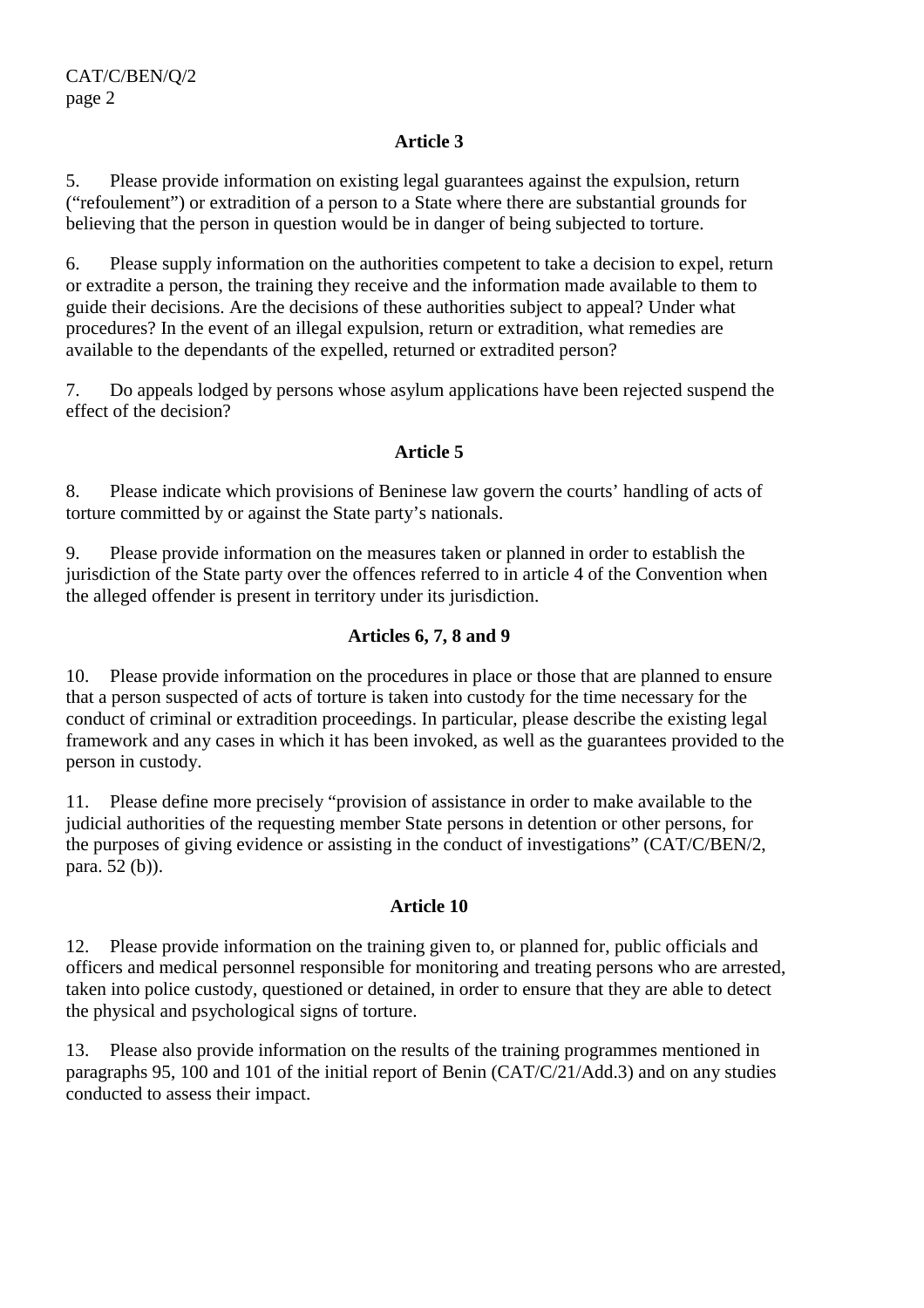CAT/C/BEN/Q/2 page 3

#### **Article 11**

14. The Committee notes that the report of the State party describes the legal framework for the systematic monitoring of questioning and of places of detention (CAT/C/BEN/2, paras. 59 to 61).

 (a) What is the practice observed in Benin regarding the systematic monitoring of questioning and of places of detention under the responsibility of prosecutors?:

 (b) What authority is competent to receive complaints from detainees alleging that they are or have been victims of torture?;

 (c) Please specify the rules relating to the right of persons in police custody to have access to a lawyer and doctor of their choice, to be informed of their rights and to inform their families of their detention;

 (d) Please provide information on how criminal cases are handled in practical terms, in particular in respect of procedure, police custody, duration of proceedings and administration of sentences;

 (e) What are the "exceptional circumstances" in which the period of custody may be extended from 48 hours to one week, and what procedure is used to define them? What remedies are available to persons detained under this constitutional provision?;

(f) What rules apply to police custody?;

(g) Is incommunicado detention authorized?;

 (h) At what point are arrested persons allowed to contact a lawyer? Is the lawyer permitted to be present during questioning?;

(i) After what period of time are arrested persons entitled to be examined by a doctor of their choice?;

(j) Are the relatives of arrested persons informed of the arrest? When?;

(k) Are military personnel permitted by law to arrest persons and detain them?;

 (l) The State party indicates in its report that the phenomenon of mob justice has worsened and that, in response, prosecutors have brought criminal proceedings (CAT/C/BEN/2, para. 31). Please indicate what measures have been taken or are planned to prevent the phenomenon. Please also indicate whether, in the proposals to revise the Criminal Code, there are provisions unequivocally making such acts a crime.

## **Articles 12 and 13**

15. The State party indicates in its report that the prosecutors attached to courts in whose jurisdiction acts of torture have been committed initiate investigations (CAT/C/BEN/2, para. 65). Please provide information on the non-judicial investigations, in particular disciplinary ones, that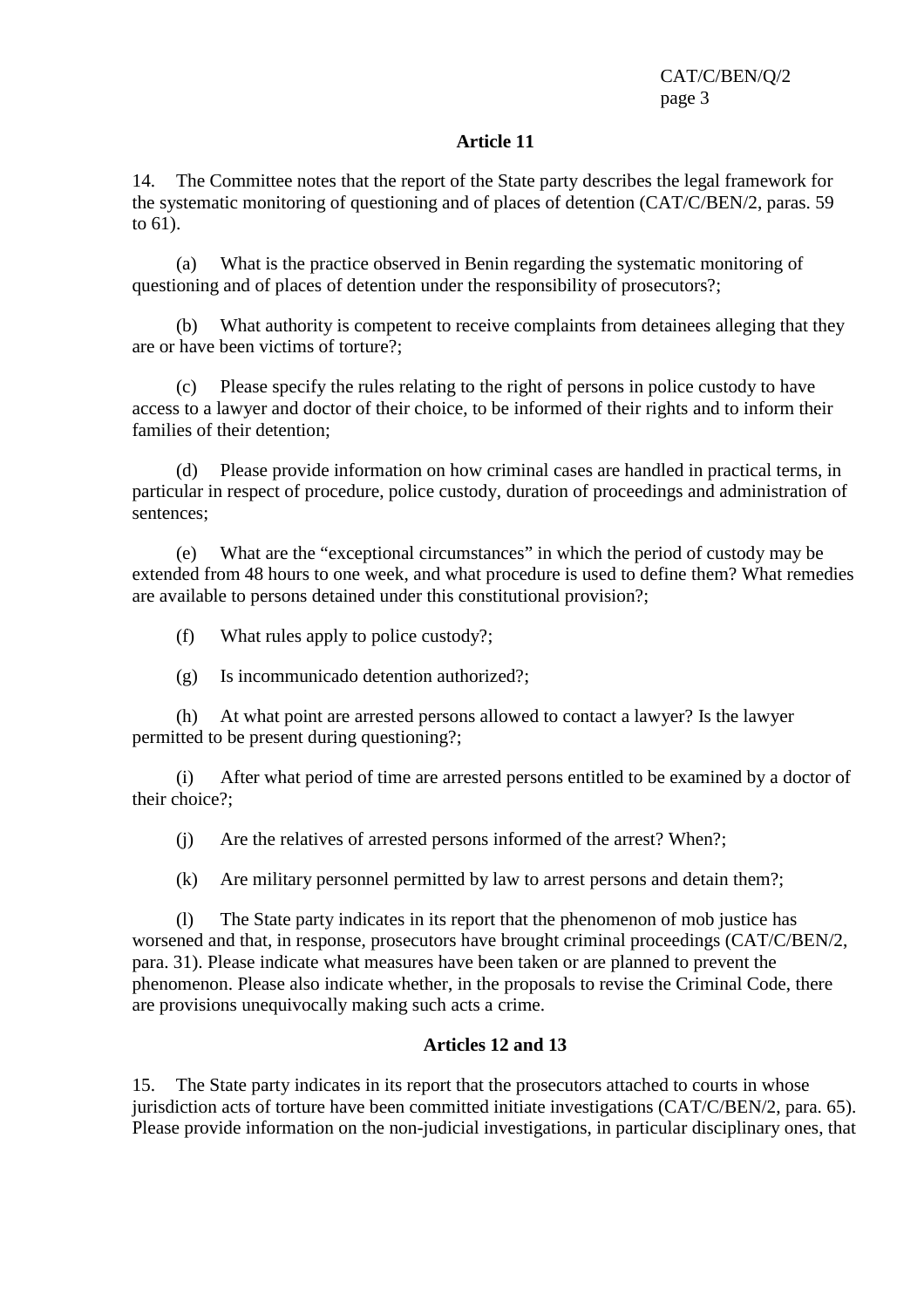CAT/C/BEN/Q/2 page 4

commonly take place in cases where there is reasonable ground to believe that an act of torture has been committed. Please also provide information on cases where such investigations have been conducted and on their outcome. Who initiated these investigations? Please provide statistics.

16. Please provide information on existing guarantees to ensure the impartiality of the administrative and judicial inquiries undertaken when there is reasonable ground to believe that an act of torture has been committed.

17. Please also supply information on the measures taken and those planned to improve conditions of work in the judicial branch and, in particular, on the level of implementation and the results of the Plan for the Strengthening of the Legal and Judicial Systems (2005-2007), specifically with regard to the increase in and training of judicial and penitentiary staff, conditions of work in the judicial branch and interpretation into local languages.

18. Please indicate what guarantees exist for the proper career development of judges, which contributes to strengthening their independence from the executive branch.

19. Please describe the administrative and judicial remedies available to detainees who claim that they have been victims of torture and the guarantees provided to fellow inmates who give testimony to ensure that they are not subjected to any reprisals. Please also describe the procedure. Please indicate whether complainants are transferred to places where they are protected from the alleged torturer. Please provide statistics on the complaints lodged and give examples of decisions handed down.

### **Article 14**

20. What specific measures have been taken by the State party to facilitate compensation of victims? What is the procedure to obtain compensation in the event of torture? What rehabilitation mechanisms are available for victims of torture? Are such compensation and rehabilitation mechanisms available only to nationals, or are they also available to other groups, such as refugees and non-nationals?

#### **Article 15**

21. The report of the State party indicates that "confessions extracted under torture are null and void" (CAT/C/BEN/2, para. 73). "The judge must check the veracity of any claim by the accused that his or her statements were made under torture. If the claim is substantiated, the judge sets aside the police reports and orders a reopening of investigations" (ibid., para. 74). Please provide information on the means of verification used by the judge and on the legal provisions obliging the judge to reject evidence obtained through torture.

## **Article 16**

22. The report of the State party describes many situations and practices that it qualifies as inhuman or degrading treatment (CAT/C/BEN/2, paras. 75-87).

 (a) Is there a definition in Beninese law of cruel, inhuman or degrading treatment or punishment? If so, what criteria apply?;